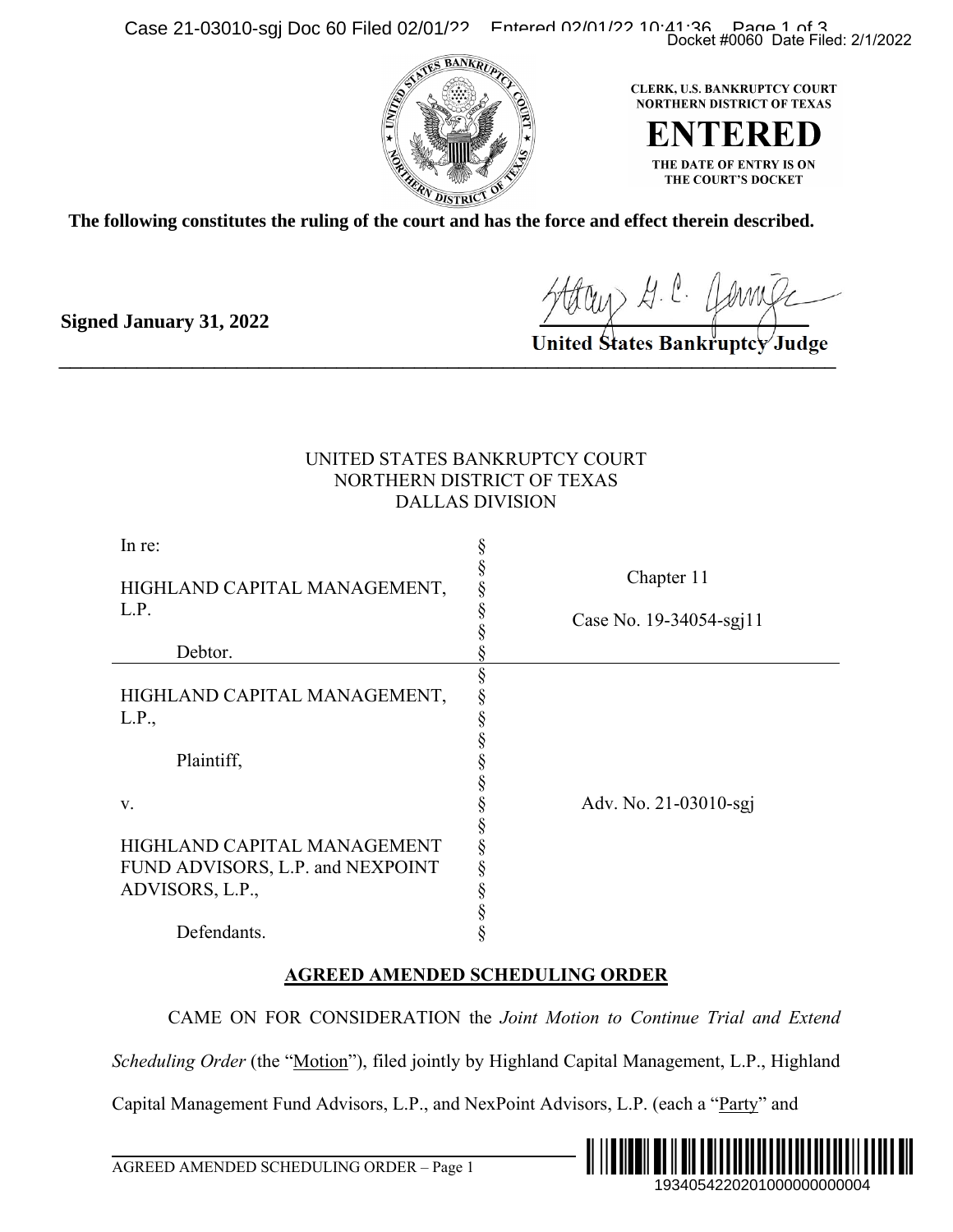collectively the "Parties"). Having considered the Motion, finding that the relief requested is lawful and appropriate, and finding that there is no further need for notice of the Motion or of any hearing on the Motion, it is hereby:

ORDERED that the Motion is GRANTED; it is further

ORDERED that the trial of this Adversary Proceeding is RESET to commence on April 12, 2022 at 9:30 a.m. and continuing on April 13, 2022; it is further

ORDERED that:

- (i) depositions will be completed by March 15, 2022;
- (ii) except with respect to impeachment and rebuttal exhibits and witnesses, each Party shall file, and serve on each other Party, a list of its trial witnesses and exhibits, and shall exchange exhibits, on or before March 22, 2022;
- (iii) objections to exhibits shall be filed on or before March 29, 2022, or shall be deemed waived;
- (iv) a joint pretrial order, in compliance with the Court's Local Rules, shall be filed on or before April 5, 2022;
- (v) any Party wishing to file a trial brief shall file one on or before April 5, 2022;

it is further

 ORDERED that this Order supersedes any prior scheduling order and that, any deadline having expired in any such prior order not extended by this Order shall remain expired; it is further

 ORDERED that the Court retains jurisdiction over all disputes concerning the interpretation and enforcement of this Order.

```
# # # END OF ORDER # # #
```